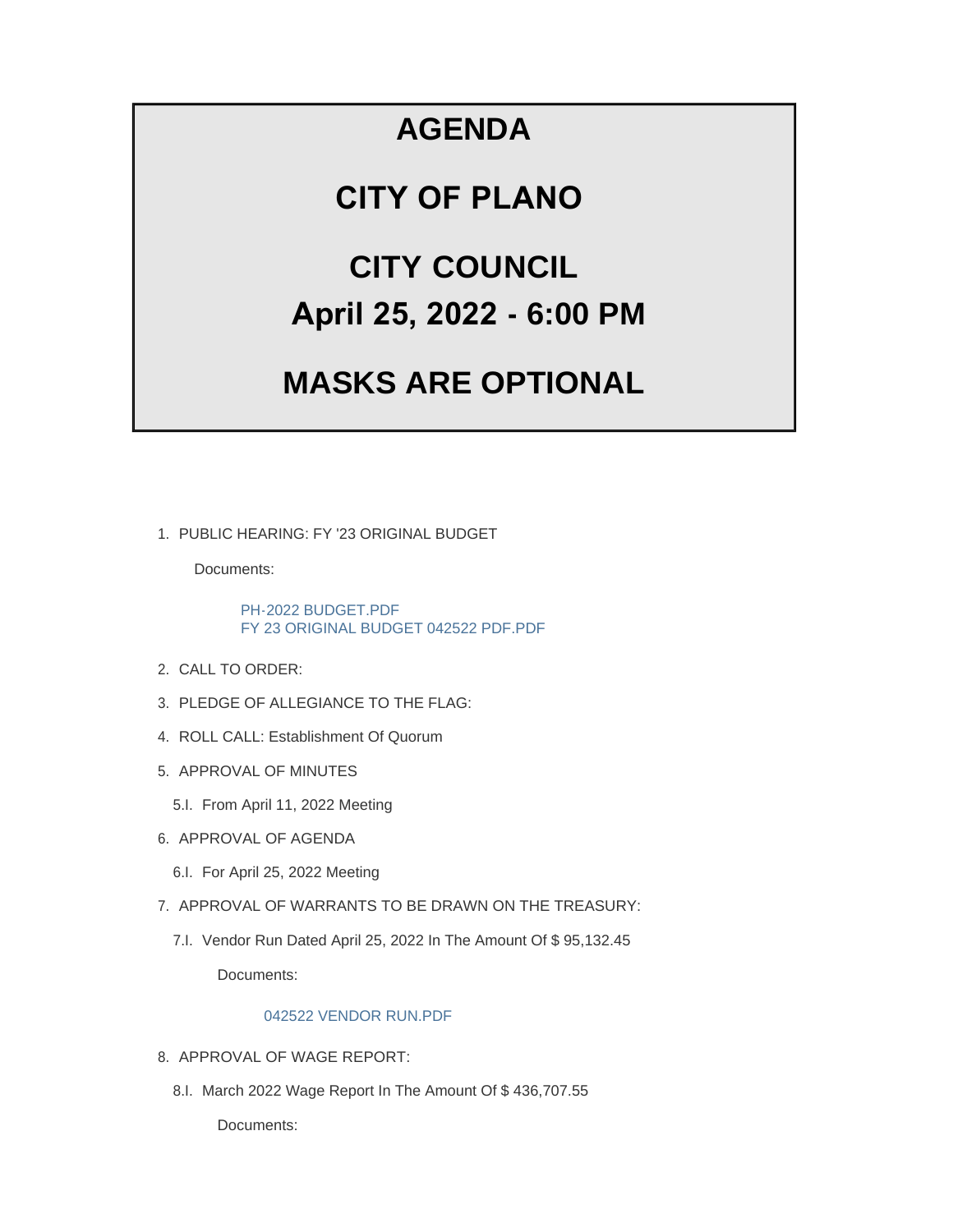#### [0322 WAGE REPORT.PDF](https://www.cityofplanoil.com/AgendaCenter/ViewFile/Item/8919?fileID=2493)

- 9. INTRODUCTION OF GUESTS
- 10. CITIZEN'S COMMENTS:
	- 10.I. Robyn Harris
- PLANO AREA CHAMBER OF COMMERCE: 11.
- 12. MAYOR'S REPORT:
	- 12.I. Approve Mayor's Appointment Of Cliff Oleson To Plan Commission For A 3 Year Term
	- 12.II. Approve Mayor's Appointment Of Cynthia Fuchs To Police & Fire Commission Board For A 3 Year Term
- 12.III. Approve Mayor's Appointment Of Janet E. Goehst To The Police Pension Fund Board For A 2 Year Term
- 12.IV. Proclamation For Motorcycle Awareness Month

Documents:

#### [PROCLAMATION MOTORCYCLE AWAREN.PDF](https://www.cityofplanoil.com/AgendaCenter/ViewFile/Item/8924?fileID=2494)

- 13. CITY ATTORNEY'S REPORT: William Thomas
	- 13.I. Ordinance FY '23 Original Budget

Documents:

#### ORD FY 2023 BUDGET PDF

13.II. Ordinance - Honda CRV Sale

Documents:

#### [ORD SALE OF CRV PD.PDF](https://www.cityofplanoil.com/AgendaCenter/ViewFile/Item/8926?fileID=2496)

13.III. Resolution To Approve Contracts For Roof Repair At The City Garage And Storage Building By Plattville Coatings Inc.

Documents:

#### [RES PLATTVILLE COATING.PDF](https://www.cityofplanoil.com/AgendaCenter/ViewFile/Item/8927?fileID=2497)

- CITY CLERK'S REPORT: Kathleen Miller 14.
	- 14.I. Sales & Related Taxes For February 2022 Were In The Amount Of \$ 146,396.92; That Is Down \$ 28,810.68 From The Same Time Last Year
- MFT Allotment For March 2022; \$ 1,263,906.66 14.II.
- CITY TREASURER'S REPORT: Zoila Gomez 15.
	- 15.I. March 2022 Treasurer's Report In The Amount Of \$10,184,417.07

Documents: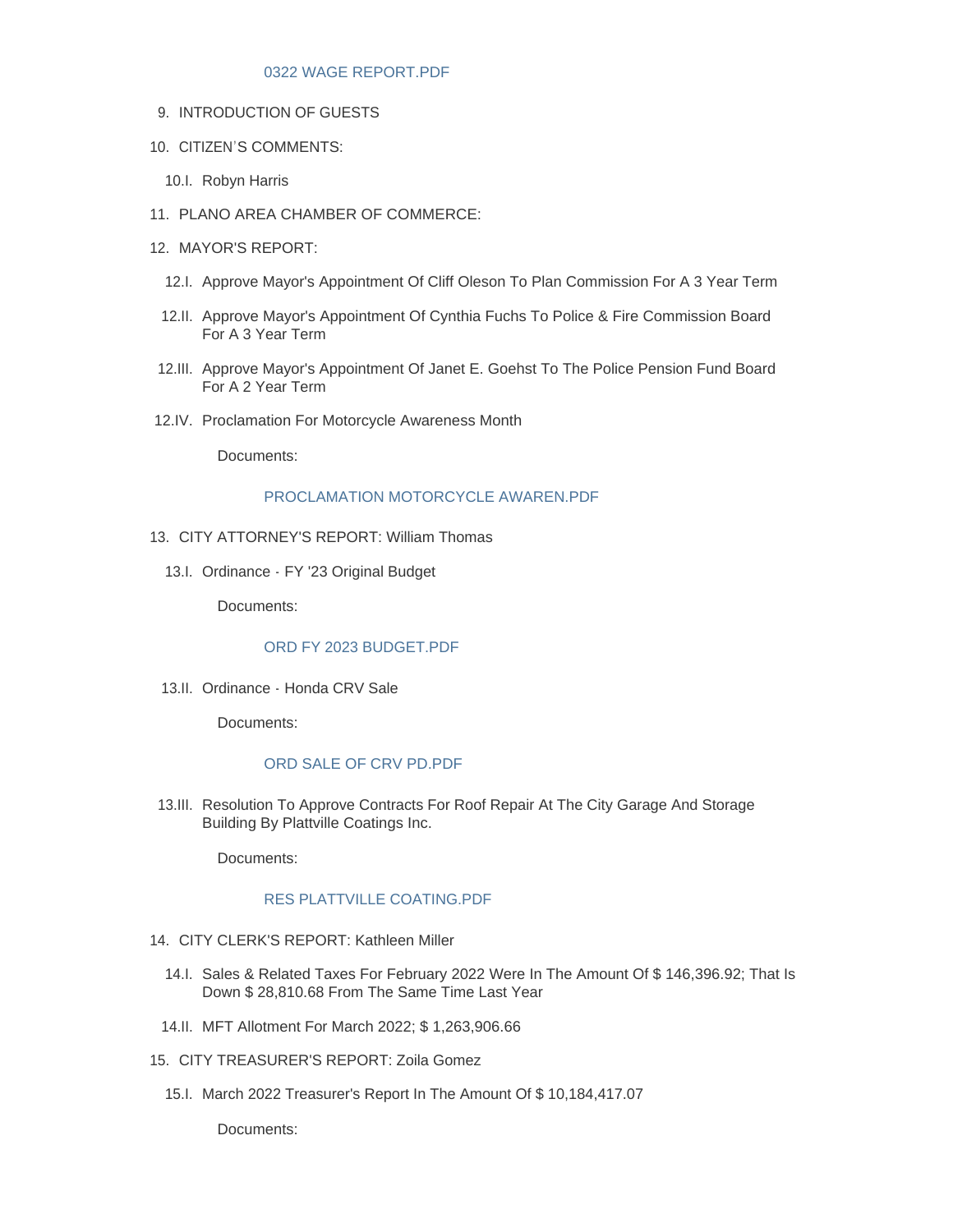#### [0322 TREASURERS REPORT.PDF](https://www.cityofplanoil.com/AgendaCenter/ViewFile/Item/8930?fileID=2498)

15.I.i. March 2022 Disbursements; \$ 516,349.19

Documents:

#### [0322 DISBURSEMENTS.PDF](https://www.cityofplanoil.com/AgendaCenter/ViewFile/Item/8931?fileID=2499)

- 15.II. March Revenue, Expenditure And Tax Revenue Reports Were Distributed In Mailboxes On April 22, 2022
- 16. POLICE CHIEF'S REPORT: Jonathan Whowell
- 17. DIRECTOR OF PUBLIC WORKS/CITY ENGINEER: D. Boyer, K. Tisberger, J. Beyer
	- 17.I. Approve Engineering Agreement For 2022 Sidewalk Replacement In The Amount Of \$ 8,400.00

Documents:

#### [2022 SIDEWALK.PDF](https://www.cityofplanoil.com/AgendaCenter/ViewFile/Item/8933?fileID=2500)

- 18. INTERIM DIRECTOR OF BUILDING, PLANNING & ZONING: Jeff Sobotka
- 19. COMMITTEE REPORTS
- ADMINISTRATIVE/HEALTH & SAFETY: Chairman: Alderman Mulliner 20. Committee: Aldermen Eaton, Swoboda, Williams
- BUILDINGS, GROUNDS, ZONING: Chairman: Alderman DeBolt 21. Committee: Aldermen Mulliner, Swoboda, Fawver
- 22. COMMUNITY DEVELOPMENT: Chairman: Alderman Fawver Committee: Aldermen Eaton, Mulliner, Nadeau, Swoboda
- FINANCE: Alderman Swoboda 23. Committee: Aldermen Fawver, Johns, Eaton, DeBolt
- PARKS: Alderman Johns 24. Committee: Aldermen Nadeau, DeBolt, Williams
- PERSONNEL & INSURANCE: Chairman: Alderman Williams 25. Committee: Aldermen Mulliner, Swoboda, Nadeau
- 26. SPECIAL EVENTS: Chairman: Alderman Barb Nadeau Committee: Aldermen Williams, DeBolt, Johns
- 27. STREETS/UTILITIES: Chairman: Alderman Eaton Committee: Aldermen DeBolt, Johns, Fawver
- 28. CITIZEN'S COMMENTS:
- CLOSED SESSION: (5 ILCS 120/2) 29.
- 30. ADJOURNMENT: